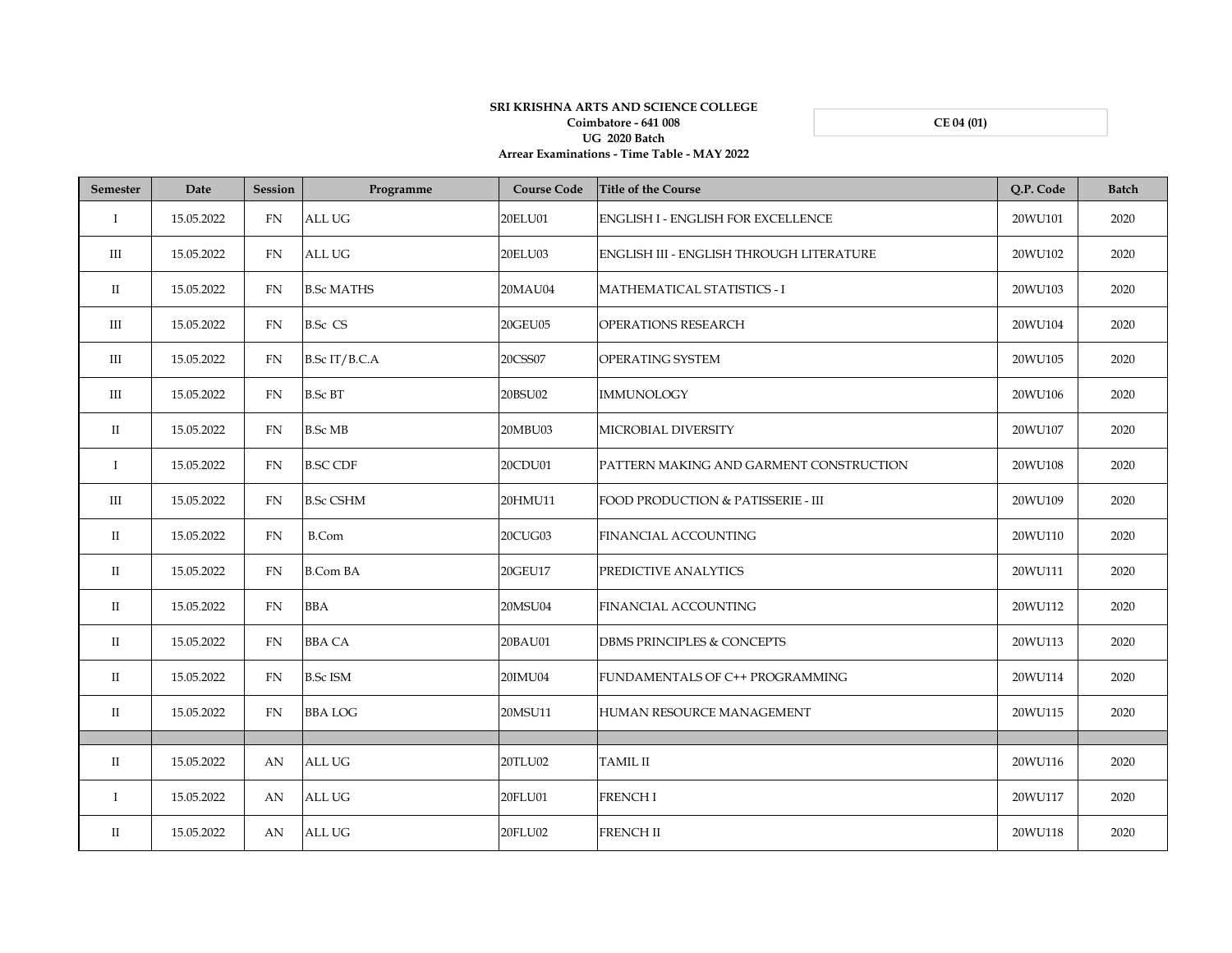| <b>Semester</b> | Date       | <b>Session</b> | Programme         | <b>Course Code</b> | <b>Title of the Course</b>                      | Q.P. Code | <b>Batch</b> |
|-----------------|------------|----------------|-------------------|--------------------|-------------------------------------------------|-----------|--------------|
| Ш               | 15.05.2022 | AN             | <b>B.Sc MATHS</b> | 20MAU06            | ABSTRACT ALGEBRA                                | 20WU119   | 2020         |
| Ш               | 15.05.2022 | AN             | <b>B.Sc IT</b>    | 20CSS09            | MACHINE LEARNING USING PYTHON                   | 20WU120   | 2020         |
| $\mathbf I$     | 15.05.2022 | AN             | <b>BCA</b>        | 20CSS02            | C PROGRAMMING                                   | 20WU121   | 2020         |
| $\bf{I}$        | 15.05.2022 | AN             | <b>BCA</b>        | 20CSS01            | DIGITAL FUNDAMENTALS AND ARCHITECTURE           | 20WU122   | 2020         |
| $\rm II$        | 15.05.2022 | AN             | <b>B.SC CDF</b>   | 20CDU05            | <b>TEXTILE SCIENCE</b>                          | 20WU123   | 2020         |
| $\bf{I}$        | 15.05.2022 | AN             | <b>B.Sc BT</b>    | 20BTU01            | <b>BIOCHEMISTRY</b>                             | 20WU124   | 2020         |
| П               | 15.05.2022 | AN             | <b>B.Sc CSHM</b>  | 20FHU02            | FRENCH FOR HOTEL MANAGEMENT - II                | 20WU125   | 2020         |
| $\bf{I}$        | 15.05.2022 | AN             | <b>B.Sc CSHM</b>  | 20FHU01            | FRENCH FOR HOTEL MANAGEMENT - I                 | 20WU126   | 2020         |
| $\bf{I}$        | 15.05.2022 | AN             | <b>B.Sc CSHM</b>  | 20HMU01            | FOOD PRODUCTION & PATISSERIE - I                | 20WU127   | 2020         |
| Ш               | 15.05.2022 | AN             | <b>B.Sc CSHM</b>  | 20HMU12            | FOOD & BEVERAGE SERVICE - III                   | 20WU128   | 2020         |
| $\bf{I}$        | 15.05.2022 | AN             | <b>B.Com CA</b>   | 20CUG36            | <b>INFORMATION TECHNOLOGY</b>                   | 20WU129   | 2020         |
| Ш               | 15.05.2022 | AN             | <b>B.Com BPS</b>  | 20CBU04            | MANAGING BUSINESS PROCESS - I                   | 20WU130   | 2020         |
| Ш               | 15.05.2022 | AN             | <b>BBA</b>        | 20BMU03            | RETAIL BUSINESS MANAGEMENT                      | 20WU131   | 2020         |
| $\bf{I}$        | 15.05.2022 | AN             | <b>B.Sc ISM</b>   | 20GEU20            | STATISTIC FOR MANAGEMENT                        | 20WU132   | 2020         |
| $\rm III$       | 15.05.2022 | AN             | <b>B.Sc PH</b>    | 20PSU07            | SOCIAL PSYCHOLOGY                               | 20WU133   | 2020         |
|                 |            |                |                   |                    |                                                 |           |              |
| III             | 21.05.2022 | <b>FN</b>      | <b>ALL UG</b>     | 20TLU03            | <b>TAMIL III</b>                                | 20WU134   | 2020         |
| Ш               | 21.05.2022 | FN             | <b>B.Sc CS</b>    | 20CSU01            | MACHINE LEARNING FOR DATA ANALYSIS USING PYTHON | 20WU135   | 2020         |
| $\bf{I}$        | 21.05.2022 | FN             | <b>BCA</b>        | 20GEU01            | MATHEMATICAL FOUNDATION FOR COMPUTER SCIENCE    | 20WU136   | 2020         |
| Ι.              | 21.05.2022 | <b>FN</b>      | <b>B.SC CDF</b>   | 20CDU02            | <b>FASHION CONCEPTS</b>                         | 20WU137   | 2020         |
| П               | 21.05.2022 | <b>FN</b>      | <b>B.Sc CSHM</b>  | 20HMU07            | FOOD & BEVERAGE SERVICE - II                    | 20WU138   | 2020         |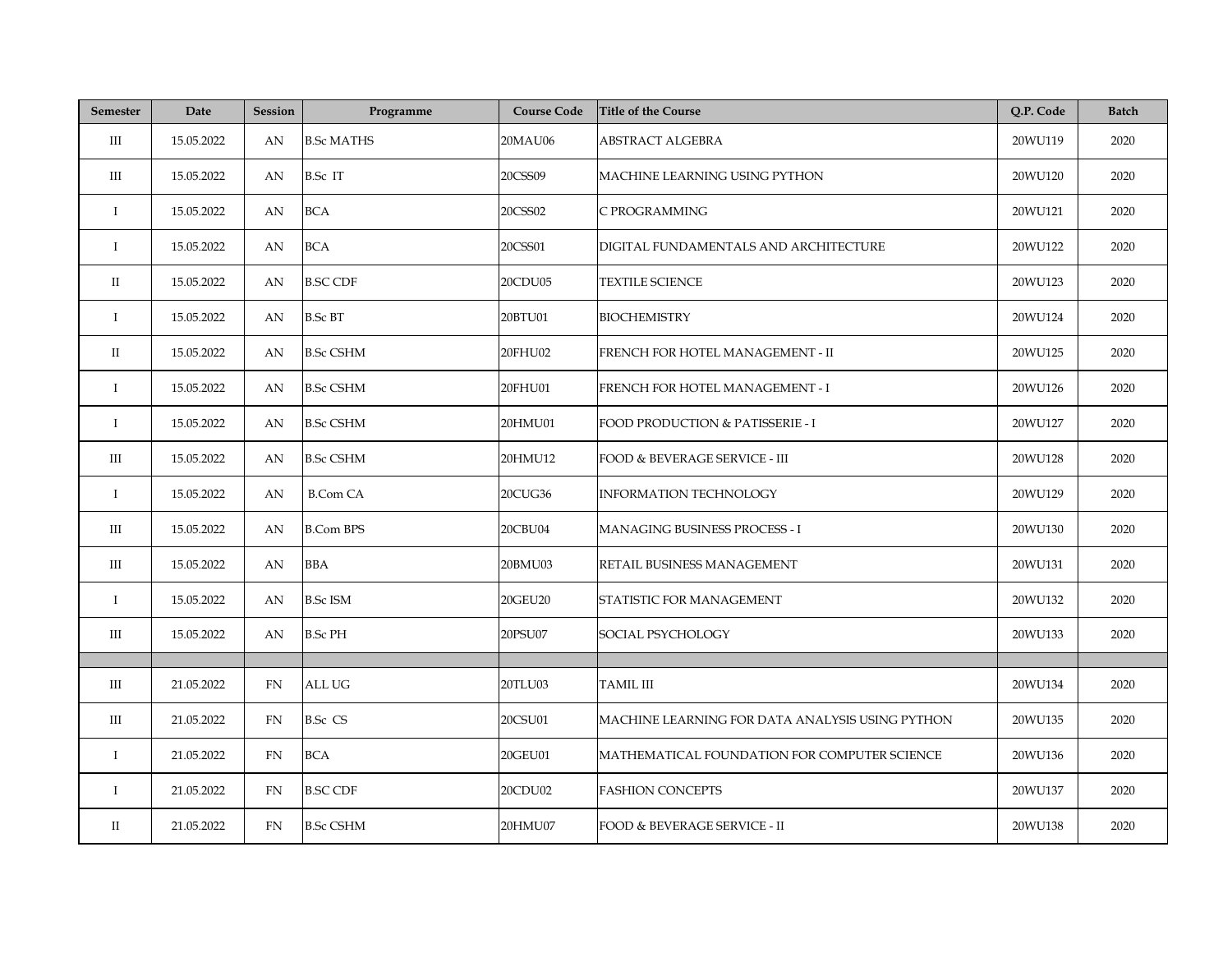| <b>Semester</b>      | Date       | <b>Session</b> | Programme         | <b>Course Code</b> | <b>Title of the Course</b>              | Q.P. Code | <b>Batch</b> |
|----------------------|------------|----------------|-------------------|--------------------|-----------------------------------------|-----------|--------------|
| $\mathbf{I}$         | 21.05.2022 | FN             | <b>B.Com CA</b>   | 20GEU11            | <b>BUSINESS MATHEMATICS</b>             | 20WU139   | 2020         |
| Ш                    | 21.05.2022 | FN             | <b>B.Com AF</b>   | <b>20CUG08</b>     | PRINCIPLES OF MANAGEMENT                | 20WU140   | 2020         |
| Ш                    | 21.05.2022 | FN             | <b>B.Com AF</b>   | 20CUG07            | FINANCIAL MANAGEMENT                    | 20WU141   | 2020         |
| $\bf{I}$             | 21.05.2022 | FN             | <b>B.Com CA</b>   | 20CUG01            | PRINCIPLES OF ACCOUNTANCY               | 20WU142   | 2020         |
|                      |            |                |                   |                    |                                         |           |              |
| Ш                    | 21.05.2022 | AN             | <b>B.SC CDF</b>   | 20CDU09            | FABRIC CONSTRUCTION METHODS             | 20WU143   | 2020         |
| Ш                    | 21.05.2022 | AN             | <b>B.Sc CSHM</b>  | 20HMU13            | FRONT OFFICE                            | 20WU144   | 2020         |
| $\mathbf I$          | 21.05.2022 | AN             | <b>B.Sc CSHM</b>  | 20GEU52            | <b>NUTRITION &amp; DIETETICS</b>        | 20WU145   | 2020         |
| Ш                    | 21.05.2022 | AN             | <b>B.Com AF</b>   | 20GEU54            | MANAGERIAL ECONOMICS                    | 20WU146   | 2020         |
| Ш                    | 21.05.2022 | AN             | <b>B.Com BPS</b>  | 20CBU03            | <b>INSURANCE FOR BPS</b>                | 20WU147   | 2020         |
| III                  | 21.05.2022 | AN             | <b>B.Sc PH</b>    | 20GEU79            | RESEARCH METHODOLOGY & STATISTICS       | 20WU148   | 2020         |
|                      |            |                |                   |                    |                                         |           |              |
| $\rm III$            | 22.05.2022 | <b>FN</b>      | <b>B.Sc MATHS</b> | 20MAU07            | MATHEMATICAL STATISTICS - II            | 20WU149   | 2020         |
| $\rm III$            | 22.05.2022 | FN             | <b>B.Sc BT</b>    | 20BTU06            | <b>BIOPROCESS TECHNOLOGY</b>            | 20WU150   | 2020         |
| $\scriptstyle\rm II$ | 22.05.2022 | FN             | <b>B.SC CDF</b>   | 20CDU06            | APPAREL INDUSTRY AND QUALITY ASSESSMENT | 20WU151   | 2020         |
| $\rm III$            | 22.05.2022 | FN             | <b>B.Sc PH</b>    | 20PSU08            | INDUSTRIAL PSYCHOLOGY                   | 20WU152   | 2020         |
|                      |            |                |                   |                    |                                         |           |              |
| Ι.                   | 22.05.2022 | AN             | ALL UG            | 20TLU01            | <b>TAMIL I</b>                          | 20WU153   | 2020         |
| Ш                    | 22.05.2022 | AN             | <b>B.Sc MATHS</b> | 20GEU34            | DATABASE MANAGEMENT SYSTEMS             | 20WU154   | 2020         |
| $\rm II$             | 22.05.2022 | AN             | <b>B.Sc CSHM</b>  | 20GEU25            | FRONT OFFICE AUTOMATION                 | 20WU155   | 2020         |
| Ш                    | 22.05.2022 | AN             | <b>B.Sc BT</b>    | 20GEU09            | <b>BIOSTATISTICS</b>                    | 20WU156   | 2020         |
| Ш                    | 22.05.2022 | AN             | <b>B.Sc CS</b>    | 20CSS08            | <b>JAVA PROGRAMMING</b>                 | 20WU157   | 2020         |